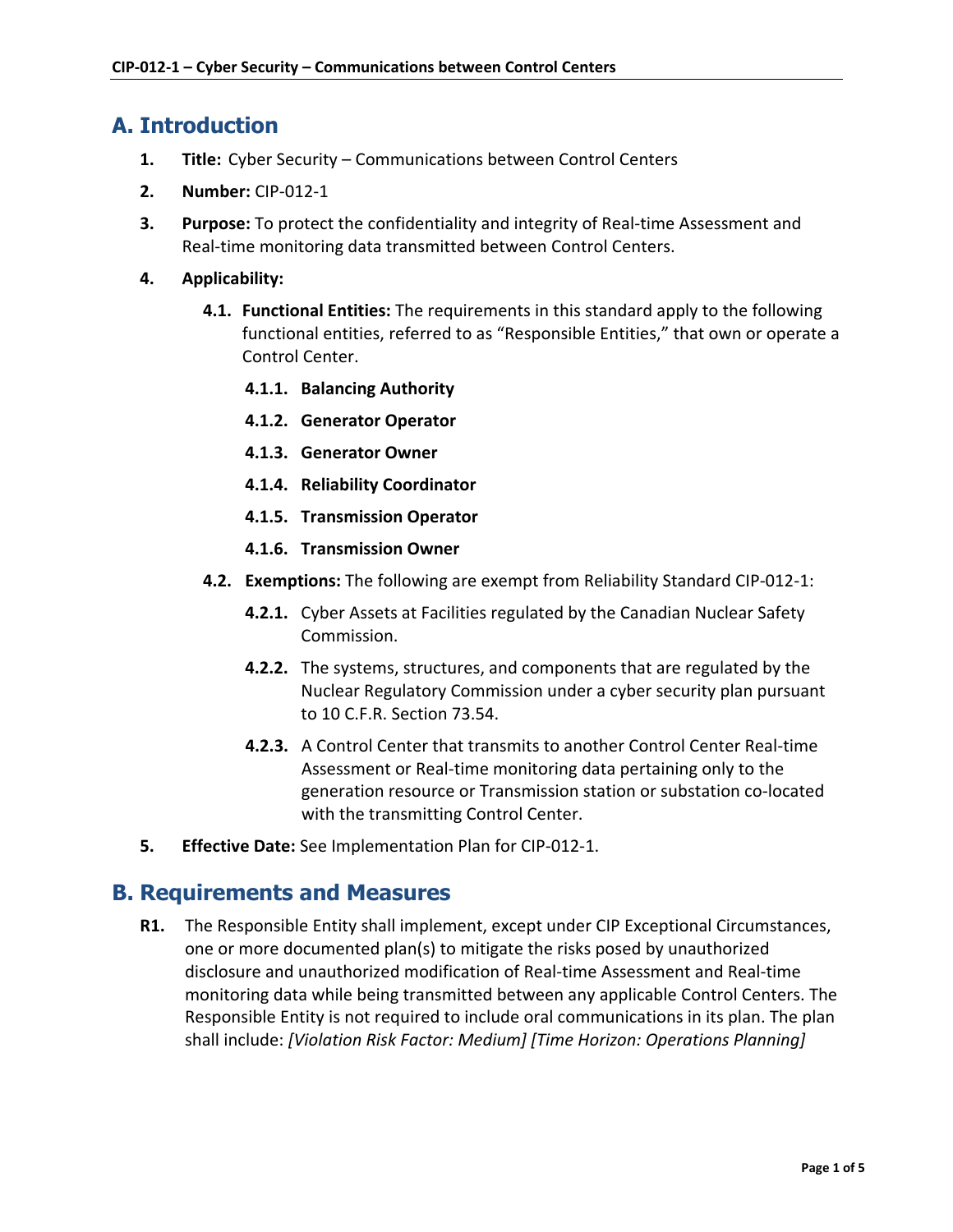- **1.1.** Identification of security protection used to mitigate the risks posed by unauthorized disclosure and unauthorized modification of Real-time Assessment and Real-time monitoring data while being transmitted between Control Centers;
- **1.2.** Identification of where the Responsible Entity applied security protection for transmitting Real-time Assessment and Real-time monitoring data between Control Centers; and
- **1.3.** If the Control Centers are owned or operated by different Responsible Entities, identification of the responsibilities of each Responsible Entity for applying security protection to the transmission of Real-time Assessment and Real-time monitoring data between those Control Centers.
- **M1.** Evidence may include, but is not limited to, documented plan(s) that meet the security objective of Requirement R1 and documentation demonstrating the implementation of the plan(s).

### **C. Compliance**

- **1. Compliance Monitoring Process**
	- **1.1. Compliance Enforcement Authority:** "Compliance Enforcement Authority" (CEA) means NERC, the Regional Entity, or any entity as otherwise designated by an Applicable Governmental Authority, in their respective roles of monitoring and/or enforcing compliance with mandatory and enforceable Reliability Standards in their respective jurisdictions.
	- **1.2. Evidence Retention:** The following evidence retention period(s) identify the period of time an entity is required to retain specific evidence to demonstrate compliance. For instances where the evidence retention period specified below is shorter than the time since the last audit, the CEA may ask an entity to provide other evidence to show that it was compliant for the full-time period since the last audit.

The Responsible Entity shall keep data or evidence to show compliance as identified below unless directed by its CEA to retain specific evidence for a longer period of time as part of an investigation.

- The Responsible Entities shall keep data or evidence of each Requirement in this Reliability Standard for three calendar years.
- If a Responsible Entity is found non-compliant, it shall keep information related to the non-compliance until mitigation is complete and approved or for the time specified above, whichever is longer.
- The CEA shall keep the last audit records and all requested and submitted subsequent audit records.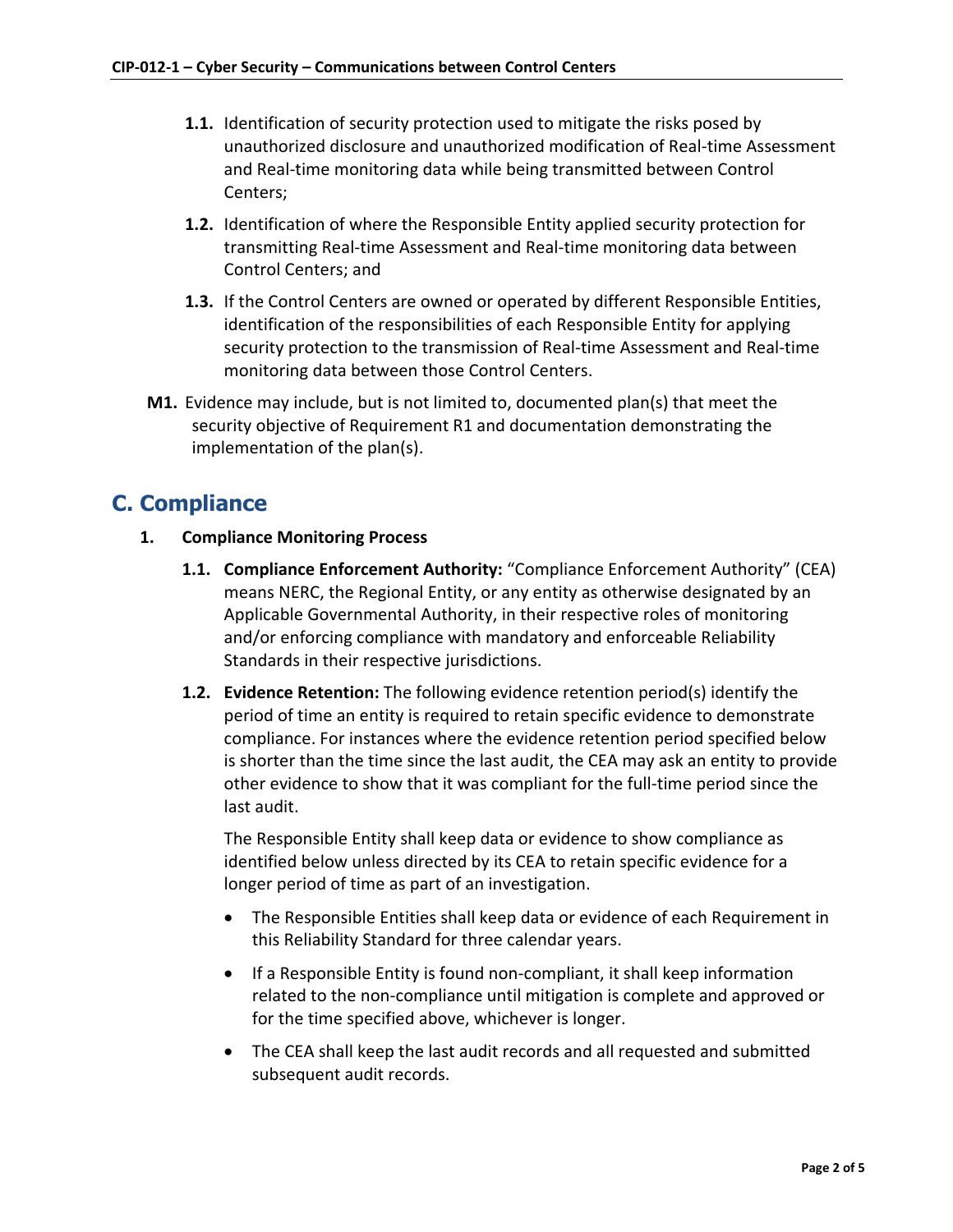**1.3. Compliance Monitoring and Enforcement Program:** As defined in the NERC Rules of Procedure, "Compliance Monitoring and Enforcement Program" refers to the identification of the processes that will be used to evaluate data or information for the purpose of assessing performance or outcomes with the associated Reliability Standard.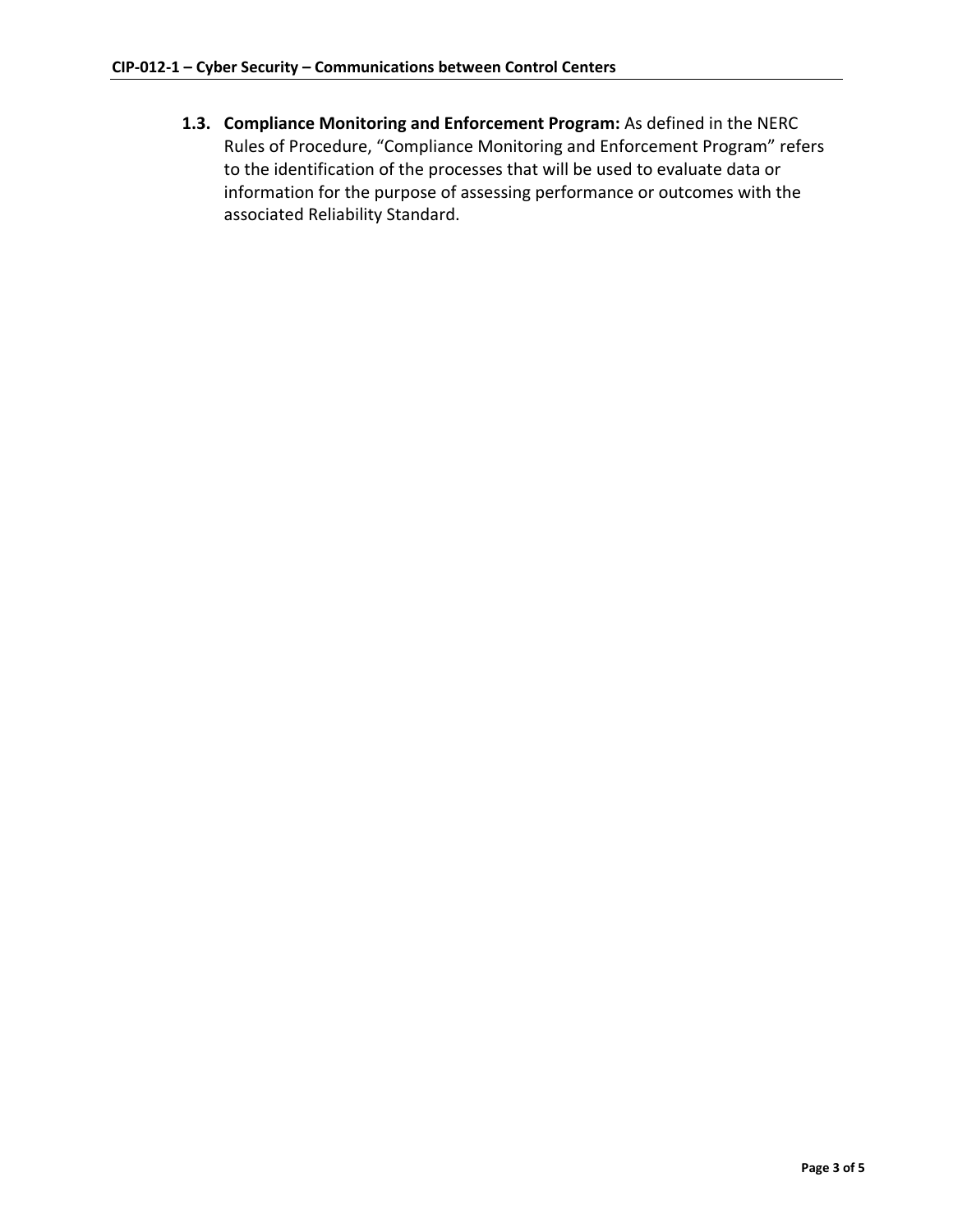# **Violation Severity Levels**

| R#  | <b>Violation Severity Levels</b> |                                                                                                                                                            |                                                                                                                                                            |                                                                                                                                                                                                                                     |  |
|-----|----------------------------------|------------------------------------------------------------------------------------------------------------------------------------------------------------|------------------------------------------------------------------------------------------------------------------------------------------------------------|-------------------------------------------------------------------------------------------------------------------------------------------------------------------------------------------------------------------------------------|--|
|     | <b>Lower VSL</b>                 | <b>Moderate VSL</b>                                                                                                                                        | <b>High VSL</b>                                                                                                                                            | <b>Severe VSL</b>                                                                                                                                                                                                                   |  |
| R1. | N/A                              | The Responsible Entity<br>documented its plan(s) but<br>failed to include one of the<br>applicable Parts of the plan<br>as specified in Requirement<br>R1. | The Responsible Entity<br>documented its plan(s) but<br>failed to include two of the<br>applicable Parts of the plan<br>as specified in Requirement<br>R1. | The Responsible Entity failed<br>to document plan(s) for<br>Requirement R1;<br>Or<br>The Responsible Entity failed<br>to implement any Part of its<br>plan(s) for Requirement R1,<br>except under CIP Exceptional<br>Circumstances. |  |

### **D. Regional Variances**

None.

#### **E. Associated Documents**

Implementation Plan.

Technical Rationale for CIP-012-1.

Implementation Guidance.